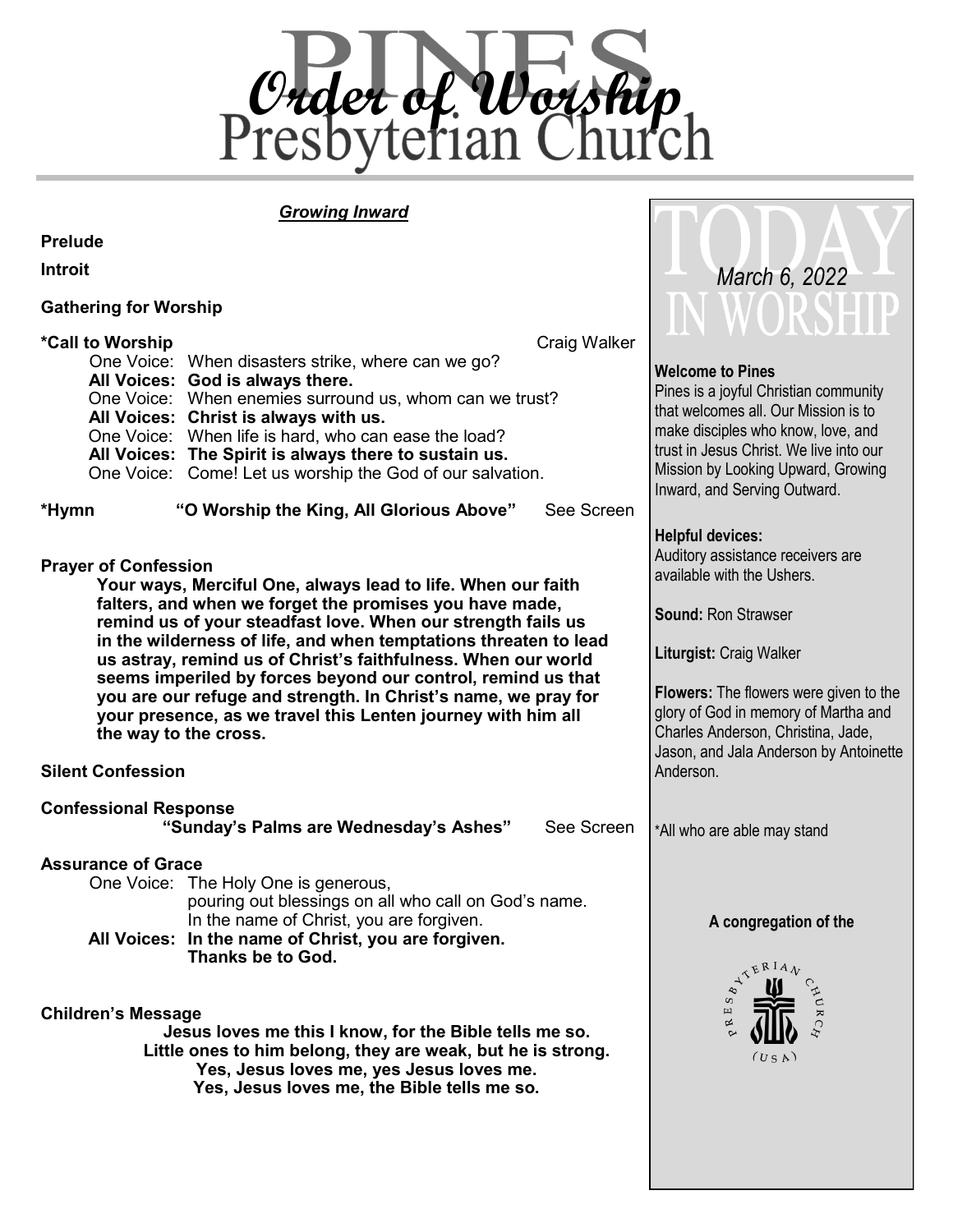|               | <b>Looking Upward</b>                                                                                                                                                                                                                                                                                                                                                                                                                                                                                                                                                                                                                                      | <b>Pray for the People of Pines</b>                                                                                                                                                                                                                                                                                                                                                                  |  |
|---------------|------------------------------------------------------------------------------------------------------------------------------------------------------------------------------------------------------------------------------------------------------------------------------------------------------------------------------------------------------------------------------------------------------------------------------------------------------------------------------------------------------------------------------------------------------------------------------------------------------------------------------------------------------------|------------------------------------------------------------------------------------------------------------------------------------------------------------------------------------------------------------------------------------------------------------------------------------------------------------------------------------------------------------------------------------------------------|--|
| <b>Anthem</b> | Psalm 91:1-2, 9-16<br><b>First Reading</b>                                                                                                                                                                                                                                                                                                                                                                                                                                                                                                                                                                                                                 | Norma Bender<br>Larry Greenlee<br><b>Barbara Greenlee</b><br>Jean Breitenwischer                                                                                                                                                                                                                                                                                                                     |  |
|               |                                                                                                                                                                                                                                                                                                                                                                                                                                                                                                                                                                                                                                                            | <b>Barbara Caffall</b><br>Linda Carlson<br>Virginia Smith<br>Melissa Sandstrom                                                                                                                                                                                                                                                                                                                       |  |
|               | <b>Second Reading</b><br>Luke 4:1-13                                                                                                                                                                                                                                                                                                                                                                                                                                                                                                                                                                                                                       | Carolyn Craig<br>Nancy Watler<br>Liz Buelow<br>Ann Smith                                                                                                                                                                                                                                                                                                                                             |  |
| <b>Sermon</b> | "Doubts"<br>Rev. Andy Gans                                                                                                                                                                                                                                                                                                                                                                                                                                                                                                                                                                                                                                 | Karen MacAllister<br><b>Bill Deffebach</b><br>Darlene Wendt<br>Ray Stauffacher                                                                                                                                                                                                                                                                                                                       |  |
| *Hymn         | "You Who Dwell in the Shelter of the Lord"<br>See Screen                                                                                                                                                                                                                                                                                                                                                                                                                                                                                                                                                                                                   | <b>Bruce Wendt</b><br>Lynn Stauffacher                                                                                                                                                                                                                                                                                                                                                               |  |
|               | <b>Serving Outward</b>                                                                                                                                                                                                                                                                                                                                                                                                                                                                                                                                                                                                                                     |                                                                                                                                                                                                                                                                                                                                                                                                      |  |
|               | *Saying What We Believe<br>We believe in God,<br>the Root of all living, Creator of all things.<br>We believe in Jesus the Christ,<br>who loved all people and who makes us one in love,<br>who suffered and died, and was raised to new life.<br>In Christ's death and resurrection<br>we are also raised to life that is transformed.<br>We believe in the Holy Spirit.<br>In the Spirit we are one with Christ,<br>one with each other,<br>and one in ministry to all the world.<br>We trust in the one holy church,<br>the communing of saints,<br>the forgiveness of sin,<br>the mystery of resurrection,<br>and the grace of life everlasting. Amen. | <b>Pray for Friends in Mission</b><br>Joy Kreider<br>Ken and Judy McDyer<br><b>Pray for Pines Members and their</b><br>family<br>in the Military<br>Olivia Williams (Army)<br>Noah Youngflesh (Air Force)<br>Jackie Hayre (Navy)<br>The Lord's Prayer<br>Our Father, who art in heaven,<br>hallowed be thy name. Thy<br>kingdom come, thy will be done, on<br>earth as it is in heaven. Give us this |  |
| *Gloria Patri | Glory be to the Father, and to the Son, and to the Holy Ghost;<br>As it was in the beginning, is now and ever shall be, world without end.<br>Amen. Amen.                                                                                                                                                                                                                                                                                                                                                                                                                                                                                                  | day our daily bread; and forgive us<br>our debts, as we forgive our<br>debtors; and lead us not into<br>temptation, but deliver us from evil.<br>For thine is the kingdom and the                                                                                                                                                                                                                    |  |
|               | <b>Offering and Offertory</b>                                                                                                                                                                                                                                                                                                                                                                                                                                                                                                                                                                                                                              | power and the glory, forever.<br>Amen.                                                                                                                                                                                                                                                                                                                                                               |  |
| *Doxology     | Praise God, from whom all blessings flow;<br>Praise God, all creatures here below;<br>Praise God above, ye heavenly host;<br>Praise Father, Son, and Holy Ghost.<br>Amen                                                                                                                                                                                                                                                                                                                                                                                                                                                                                   | <b>A Stephen Ministry</b>                                                                                                                                                                                                                                                                                                                                                                            |  |
|               | <b>Communion and The Lord's Prayer</b>                                                                                                                                                                                                                                                                                                                                                                                                                                                                                                                                                                                                                     |                                                                                                                                                                                                                                                                                                                                                                                                      |  |
| *Hymn         | "Why Should I Feel Discouraged?"<br>See Screen                                                                                                                                                                                                                                                                                                                                                                                                                                                                                                                                                                                                             | Congregation                                                                                                                                                                                                                                                                                                                                                                                         |  |
|               | *Charge & Benediction                                                                                                                                                                                                                                                                                                                                                                                                                                                                                                                                                                                                                                      | Words printed by permission<br><b>CCLI 998238</b>                                                                                                                                                                                                                                                                                                                                                    |  |
|               | *Benediction Response<br>"Shalom Chaverim"<br>See Screen                                                                                                                                                                                                                                                                                                                                                                                                                                                                                                                                                                                                   | Portions of our liturgy are from<br>The Abingdon Worship Annual 2021                                                                                                                                                                                                                                                                                                                                 |  |
|               | *Postlude and Depart to Serve                                                                                                                                                                                                                                                                                                                                                                                                                                                                                                                                                                                                                              | Copyright © 2019 by Abingdon Press.<br>Used by permission.                                                                                                                                                                                                                                                                                                                                           |  |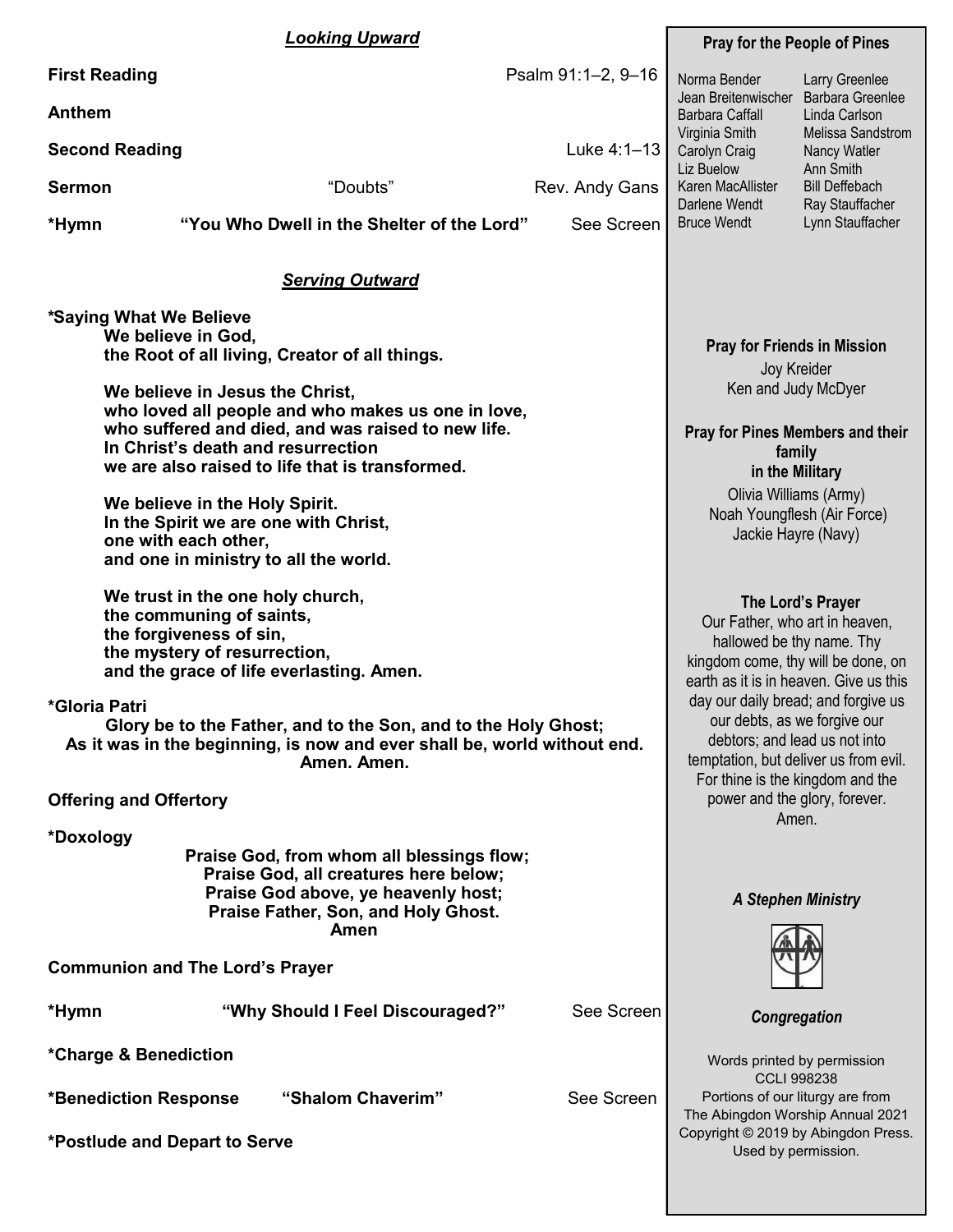#### **SERMON NOTES**

# *Calendar for the Week of March 6, 2022*

| Today     | p.m.         | 12:00<br>6:00                                   | <b>Confirmation Lessons - N18</b><br>Pines Youth Group                                                                                                                                       |
|-----------|--------------|-------------------------------------------------|----------------------------------------------------------------------------------------------------------------------------------------------------------------------------------------------|
| Monday    | a.m.<br>p.m. | 10:00<br>1:00<br>4:00<br>6:00<br>7:30           | Office Staff Meeting - C10<br>Congregational Fellowship Committee Meeting - C7<br>This Week at Pines articles due<br>Staff Committee Meeting - Zoom<br><b>ALANON Group - Fellowship Hall</b> |
| Tuesday   | a.m.         | 7:00<br>11:30                                   | Men's Bible Study - Zoom<br>Clara Gay Circle - C3                                                                                                                                            |
|           | p.m.         | 2:30<br>6:30                                    | Weekly Prayer Team - Prayer Room<br>Missions Committee Meeting - C3                                                                                                                          |
| Wednesday | a.m.<br>p.m. | 9:00<br>5:45<br>7:00<br>8:00                    | <b>Bulletin Articles Due</b><br>Pines Pealers (Bell Practice) -C12<br>Choir Rehearsal - Choir Room<br>Westside AA - C3                                                                       |
| Thursday  | p.m.         | 1:00<br>6:30<br>7:00<br>8:00                    | Lectionary Bible Study<br>Stephen Ministry Training - C10 & C8<br>Space City Singers - Fellowship Hall<br>AA - C3                                                                            |
| Friday    | a.m.         | 5:00                                            | <b>BSF</b> - Fellowship Hall                                                                                                                                                                 |
| Saturday  | a.m.<br>p.m. | 9:00<br>5:30<br>6:00                            | Space City Singers - Fellowship Hall<br>Mosaic Youth Fellowship - Youth Rooms<br>The Solution AA - C3                                                                                        |
| Sunday    | a.m.         | 9:00<br>9:15<br>9:30<br>10:00<br>10:15<br>10:45 | Nursery open<br>Sunday School<br>Mosaic Church - Gym<br>Choir rehearsal - Choir Room<br>Coffee Fellowship<br>Worship Service - Sanctuary                                                     |
|           | p.m.         | 11:00<br>12:00<br>12:00<br>4:30<br>6:00         | Mosaic Children - W12<br>Annual Meeting - Sanctuary<br><b>Confirmation Lessons - N18</b><br>VBC Meeting - C10<br>Pines Youth Group                                                           |

**April Newsletter:** Input must be in the office by March 18th at 9 a.m. to cindy@pinespc.org **Next Week's Bulletin:** Submit to the office by Wednesday at 9 a.m. to Chelsea@pinespc.org **Calendar Items:** Input must be in the office by Thursday at 9 a.m. **This Week at Pines email:** Input must be in the office by Monday to communication@pinespc.org **Today's Duty Elder(s): Emily Gairo**



**Get the latest announcements and reminders right before events happen. Find us here: https://twitter.com/HoustonPines.** 

> **Find us on Facebook www.facebook.com PinesPresbyterianChurch**

 **The newsletter is available in the Narthex for those unable to access it online.**

> **Our Worship services are recorded and livestreamed.**